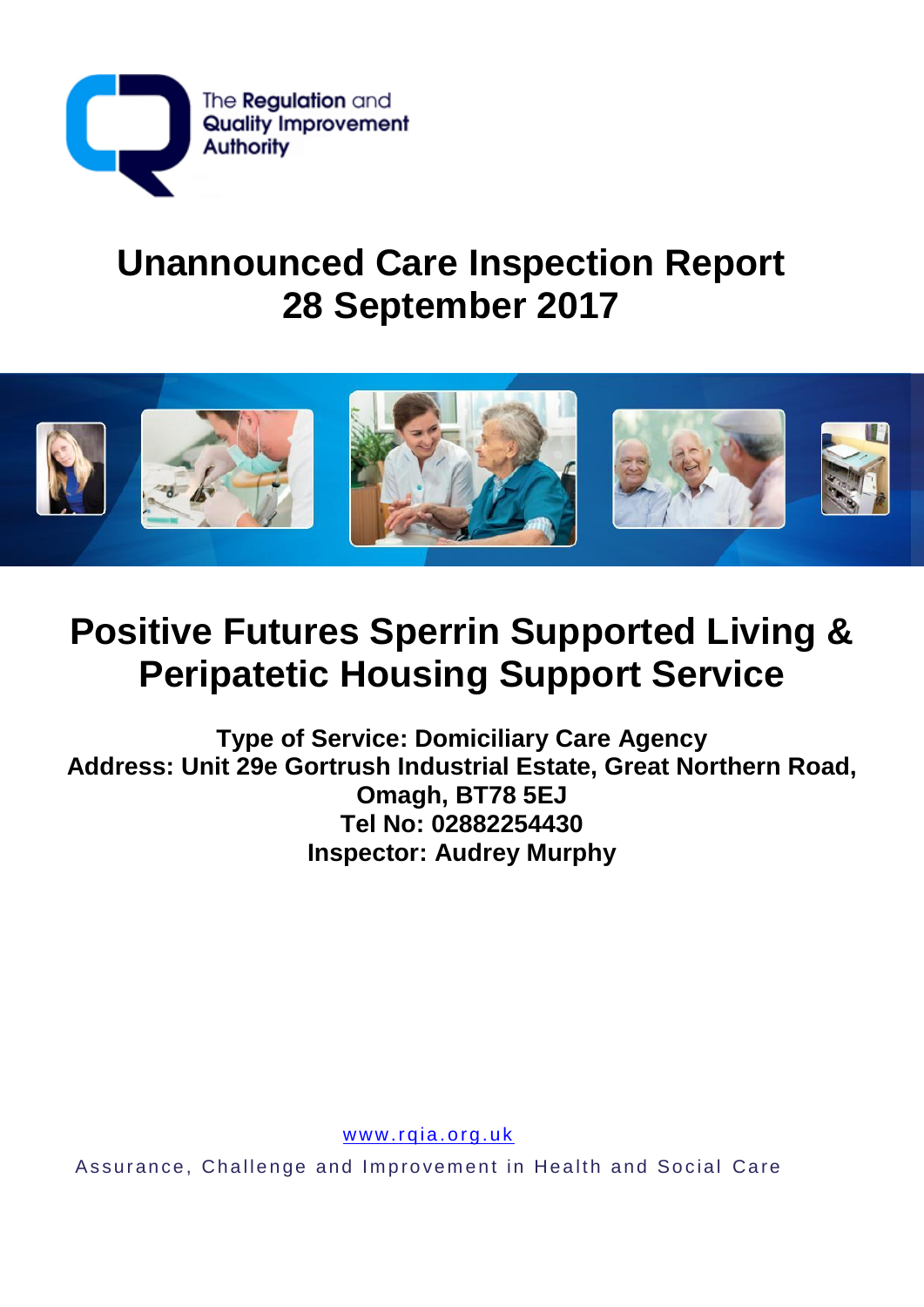It should be noted that this inspection report should not be regarded as a comprehensive review of all strengths and areas for improvement that exist in the service. The findings reported on are those which came to the attention of RQIA during the course of this inspection. The findings contained within this report do not exempt the service from their responsibility for maintaining compliance with legislation, standards and best practice.

#### **1.0 What we look for**



### **2.0 Profile of service**

This is a domiciliary care agency (supported living type) which provides a range of supported living services, housing support and personal care services to individuals living in the local area.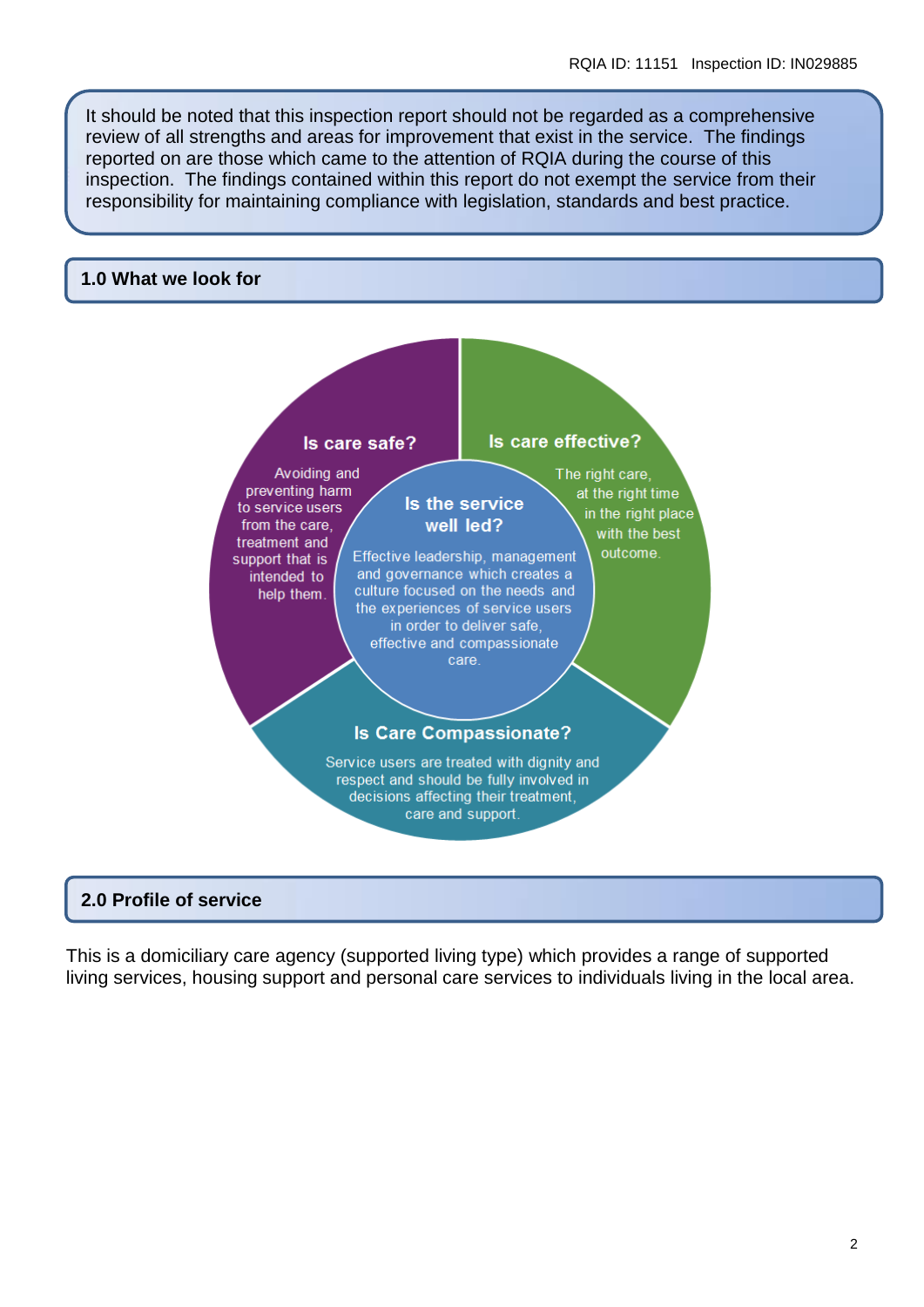# **3.0 Service details**

| <b>Organisation/Registered Provider:</b><br><b>Positive Futures</b><br><b>Responsible Individual:</b><br>Ms Agnes Philomena Lunny | <b>Registered Manager:</b><br><b>Mrs Joanne Grimes</b> |
|-----------------------------------------------------------------------------------------------------------------------------------|--------------------------------------------------------|
| Person in charge at the time of inspection:                                                                                       | Date manager registered:                               |
| Martina Feely (acting manager)                                                                                                    | 31 January 2013                                        |

## **4.0 Inspection summary**

An unannounced inspection took place on 28 September 2017 from 10.20 to 15:00.

This inspection was underpinned by the Domiciliary Care Agencies Regulations (Northern Ireland) 2007 and the Domiciliary Care Agencies Minimum Standards, 2011.

The inspection assessed if the agency was delivering safe, effective and compassionate care and if the service was well led.

Evidence of good practice was found in relation to the agency staff recruitment practices, induction, training and engagement with the people supported.

At the request of the people who use Positive Futures services, Positive Futures has requested that RQIA refer to these individuals as 'the people supported'.

The findings of this report will provide the agency with the necessary information to assist them to fulfil their responsibilities, enhance practice and the experience of the people supported.

## **4.1 Inspection outcome**

|                                       | <b>Requlations</b> | <b>Standards</b> |
|---------------------------------------|--------------------|------------------|
| Total number of areas for improvement |                    |                  |

This inspection resulted in no areas for improvement being identified. Findings of the inspection were discussed with Ms Martina Feely, acting manager, as part of the inspection process and can be found in the main body of the report.

Enforcement action did not result from the findings of this inspection.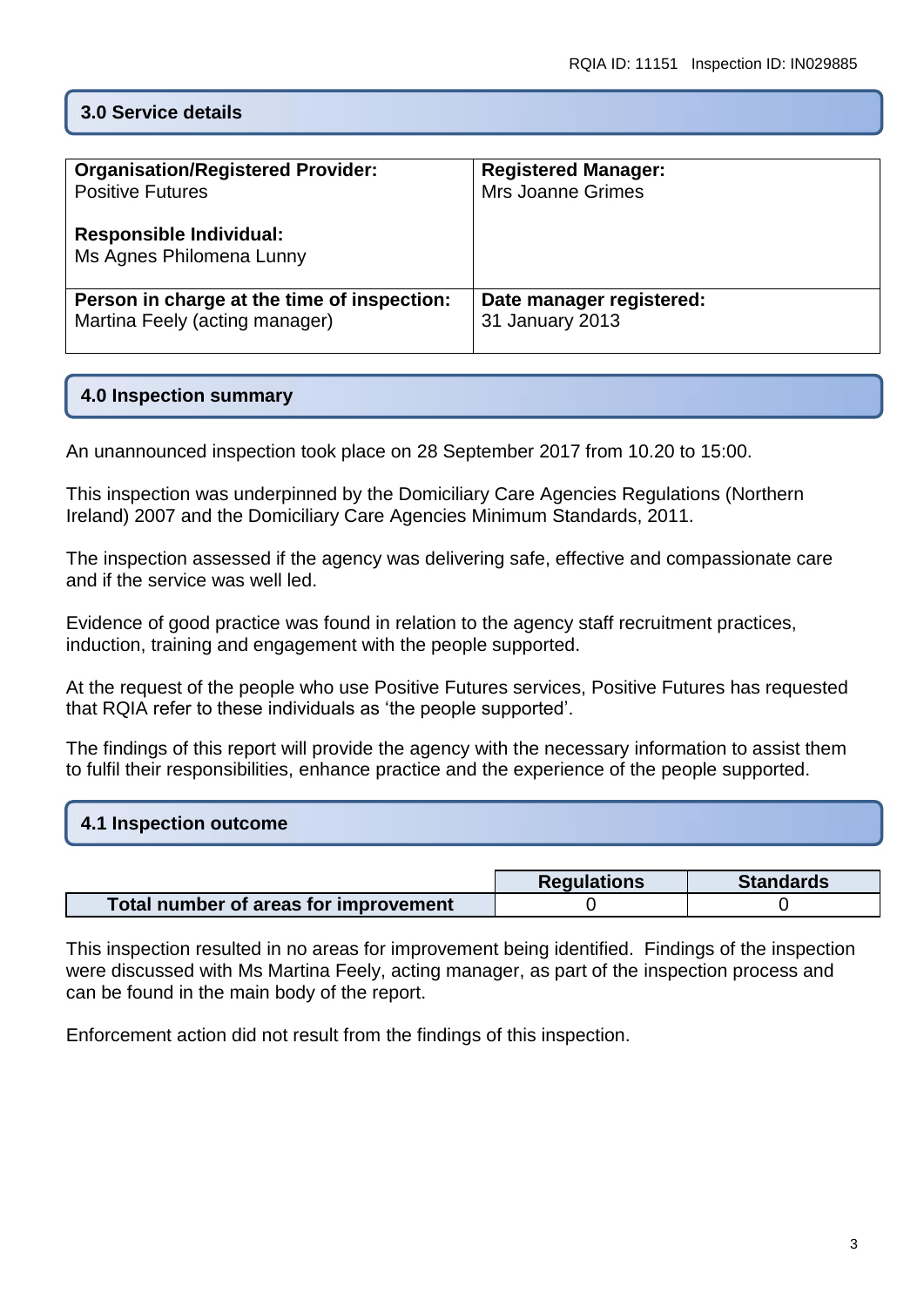#### **4.2 Action/enforcement taken following the most recent inspection dated 23 January 2017**

No further actions were required to be taken following the most recent inspection on 23 January 2017.

# **5.0 How we inspect**

Prior to the inspection a range of information relevant to the service was reviewed. This included the following records:

- previous RQIA inspection report
- records of notifiable events
- any correspondence received by RQIA since the previous inspection

During the inspection the inspector met with the acting manager, two staff, and a deputy service manager. One of the people who uses the service also met with the inspector.

The following records were examined during the inspection:

- the Statement of Purpose
- information Handbook Positive Futures Supported Living Services
- two care records (person centred portfolio)
- Person Centred Supervision Policy and Procedure
- staff induction records
- staff training records
- Positive Futures Foundation Programme
- Recruitment and Selection Policy
- Adult Safeguarding Procedure
- Safeguarding Children Policy
- Support planners
- Person Centred Review and Planning Policy
- Annual Report (2016/17)
- monthly quality monitoring reports
- **•** Learning and Development Policy
- Complaints Policy
- Record keeping, information security, confidentiality and access to information procedure
- Challenging Bad Practice at Work (Whistleblowing) Policy

Following the inspection the inspector undertook an assessment of the agency's recruitment records at the organisation's head office, 2b Park Drive, Bangor. The outcome of this assessment is incorporated into the body of the report.

Questionnaires were provided to the manager for distribution to staff and the people supported during the inspection; six of the people supported returned a questionnaire to RQIA.

The findings of the inspection were provided to the person in charge at the conclusion of the inspection.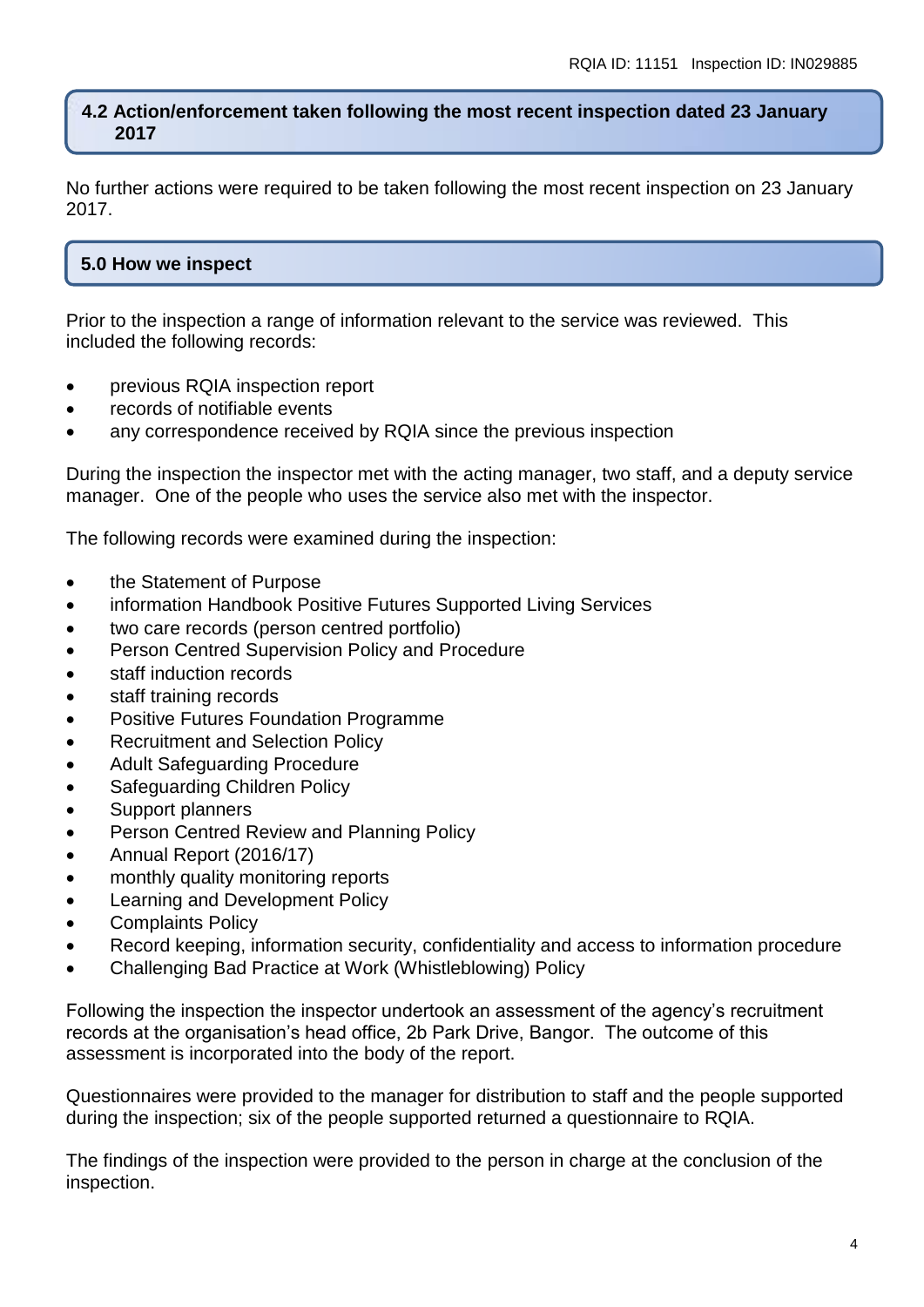### **6.0 The inspection**

**6.1 Review of areas for improvement from the most recent inspection dated 23 January 2017.**

The most recent inspection of the agency was an unannounced inspection.

#### **6.2 Review of areas for improvement from the last inspection dated 23 January 2017**

There were no areas for improvement made as a result of the last inspection.

#### **6.3 Inspection findings**

#### **6.4 Is care safe?**

**Avoiding and preventing harm to service users from the care, treatment and support that is intended to help them.**

The agency's registered premises are located at Unit 29e, Gortrush Industrial Estate, Great Northern Road, Omagh and are suitable for the purposes of the agency.

At the time of the inspection, the agency was being managed by acting manager, Martina Feely with the support of a deputy service manager and senior support staff. The agency's staffing arrangements were examined and the inspector was advised of the outcome of recruitment activity which has resulted in all vacancies being filled and a full staff team in post. The agency also has access to pool of relief staff.

The agency's staff recruitment process is managed in conjunction with the organisation's human resources department. Following the inspection the inspector visited the organisation's head office and met with human resources staff and examined a variety of records. The agency's recruitment practices were discussed and examined and the inspector was assured that there were suitable arrangements in place to ensure the supply of suitably experienced staff to work in the homes of the people supported.

A recently employed member of staff who spoke with the inspector during the inspection outlined the range of pre-employment checks they completed prior to their appointment.

The provision of induction and training was discussed with staff and records examined during inspection. Staff indicated that in addition to areas of training considered to be mandatory, they could access additional areas of training and guidance. There were arrangements in place for monitoring the uptake of all training and ensuring that updates are provided in a timely manner.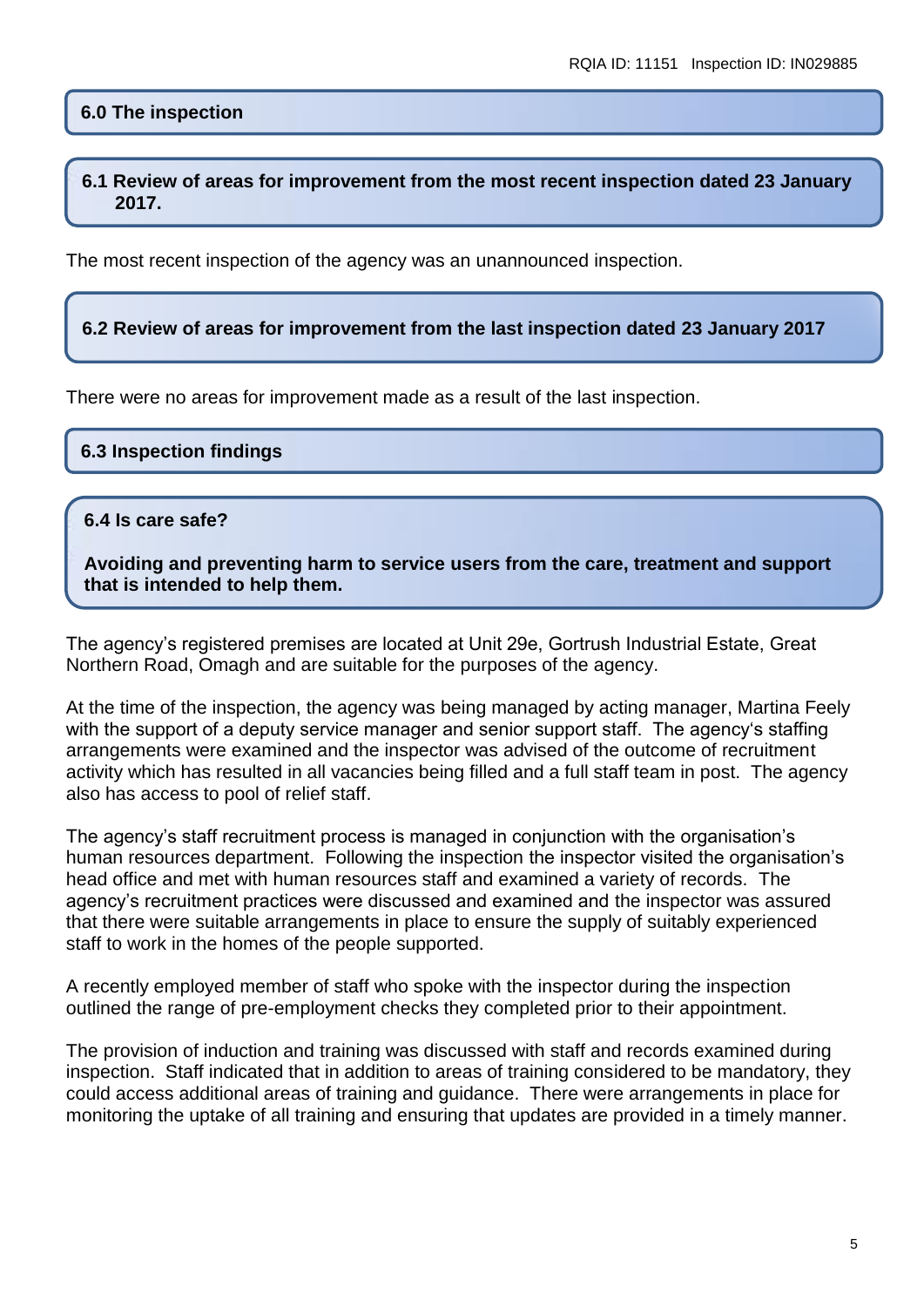Both staff who met with the inspector outlined the range of training provided and confirmed that they could access additional training on request and in response to the changing needs of the people supported. Staff highlighted in particular the quality and effectiveness of the training provided by Positive Futures in the area of positive behaviour support. A recently appointed member of staff described their structured induction which lasted in excess of two weeks and commented positively on the formal and informal supports available to them from senior staff in the agency.

The provision of staff supervision was examined during the inspection and in addition to formal supervision meetings, staff practice is observed regularly and feedback provided in relation to good practice and areas for development. Agency staff also have an annual appraisal and the records examined evidenced the inclusion of a range of corporate and personal objectives for each grade of staff.

The inspector noted that the provision of supervision, annual appraisal, training and induction are monitored on a regular basis by the manager and by the operations manager responsible for overseeing the quality of service provision.

The agency's adult safeguarding procedures had been updated since the previous inspection and was in accordance with the regional policy and procedures. The role of the adult safeguarding champion (ASC) was discussed during the inspection and the inspector was advised that the organisation's operations director holds this responsibility and ensures that the organisation's safeguarding activity is in accordance with the regional policy and procedures. Staff who met with the inspector advised that safeguarding training is provided regularly and that safeguarding is discussed during staff meetings and is a standing agenda item in staff supervision meetings.

The inspector was advised that there had been no safeguarding referrals made to the HSC Trust since the previous inspection.

The care records examined included assessments of needs and risk and a range of personalised plans of care, based on the needs and preferences of the individual.

All of the people supported who returned a questionnaire to RQIA indicated high levels of satisfaction with safe care.

Some of the people supported commented:

- "I am happy enough the staff are looking after me".
- "The staff keep me safe from harm and help me".

## **Areas of good practice**

There were examples of good practice found throughout the inspection in relation to staff recruitment, induction, training, supervision and appraisal.

### **Areas for improvement**

No areas for improvement were identified during the inspection.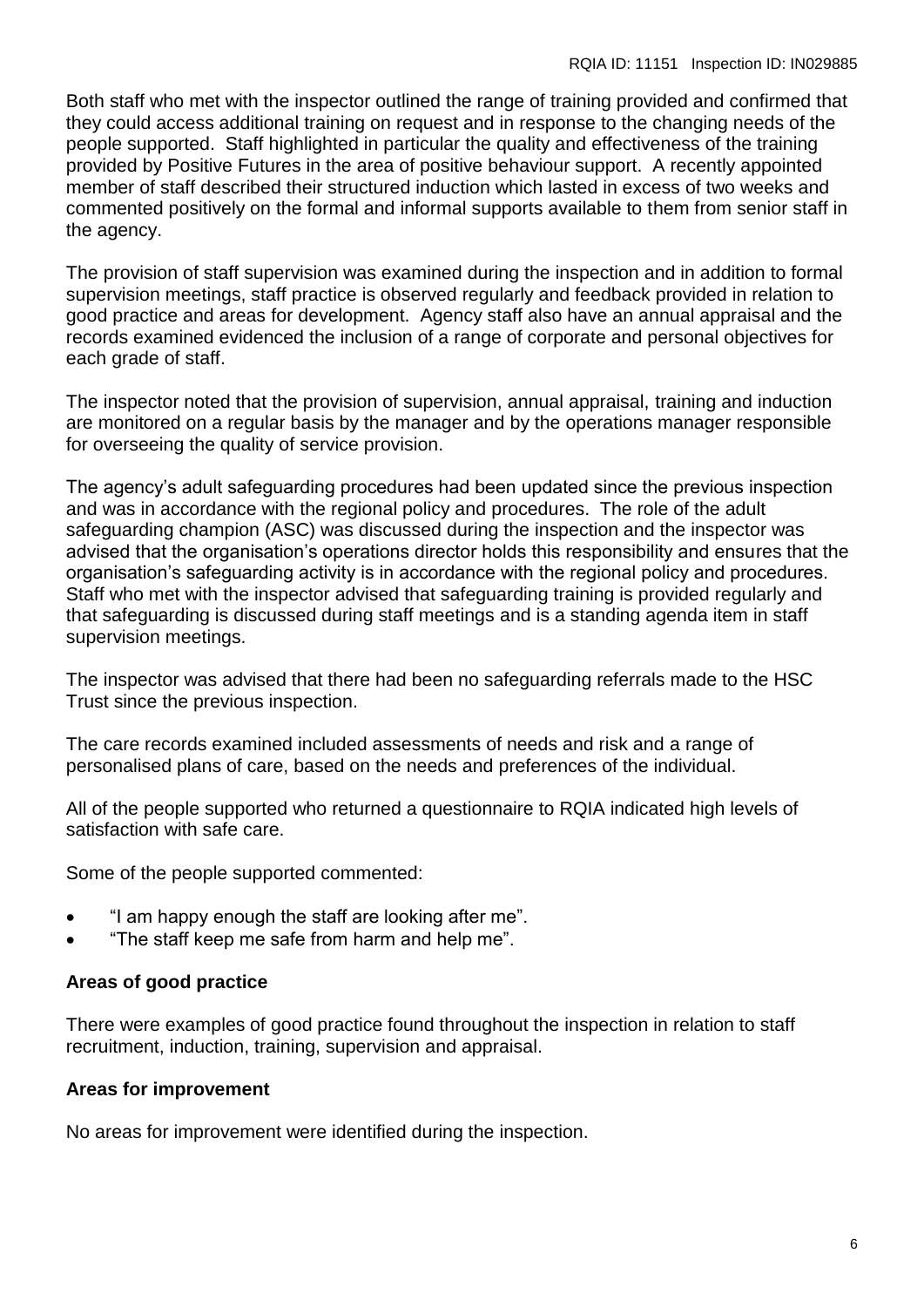|                                       | <b>Regulations</b> | <b>Standards</b> |
|---------------------------------------|--------------------|------------------|
| Total number of areas for improvement |                    |                  |

## **6.5 Is care effective?**

**The right care, at the right time in the right place with the best outcome.**

During the inspection the inspector reviewed the agency's arrangements for appropriately responding to and meeting the assessed needs of the people supported. Details of the nature and range of services provided are outlined within the Statement of Purpose and handbook for the people supported. The agency's statement of purpose was being kept under review in light of the management changes.

The agency maintains policies in relation to confidentiality and records management and the records examined during the inspection had been maintained in a manner that supports compliance with these policies.

All of the people supported had provided their consent to the inspector examining their care records. The inspector examined two care records (person centred portfolios) and found these to be very detailed, personalised and reflective of the individuals' preferences. A range of person centred tools has been developed by the organisation to support effective communication, staff matching, stress/anxiety management, decision making and how best to support the person. Staff who participated in the inspection described the importance of effective communication within the staff team to ensure consistency of approach and continuity of care and support. Staff advised the inspector that they regularly meet to discuss the individuals supported and can access members of the HSC Trust multi-disciplinary team readily. The needs of the people supported are reviewed regularly and individuals are encouraged to actively participate in their care and support planning.

The people supported who returned a questionnaire indicated high levels of satisfaction with this aspect of their care and support.

Some of the people supported commented:

- "At my review I am able to talk all about the good things that I do and drink tea".
- "Everyone helps me have a good review. We talk about all the positive things so I can have a good life".

## **Areas of good practice**

There were examples of good practice found throughout the inspection in relation to the quality of the care records and the agency's engagement with the people supported.

## **Areas for improvement**

No areas for improvement were identified during the inspection.

|                                       | <b>Regulations</b> | <b>Standards</b> |
|---------------------------------------|--------------------|------------------|
| Total number of areas for improvement |                    |                  |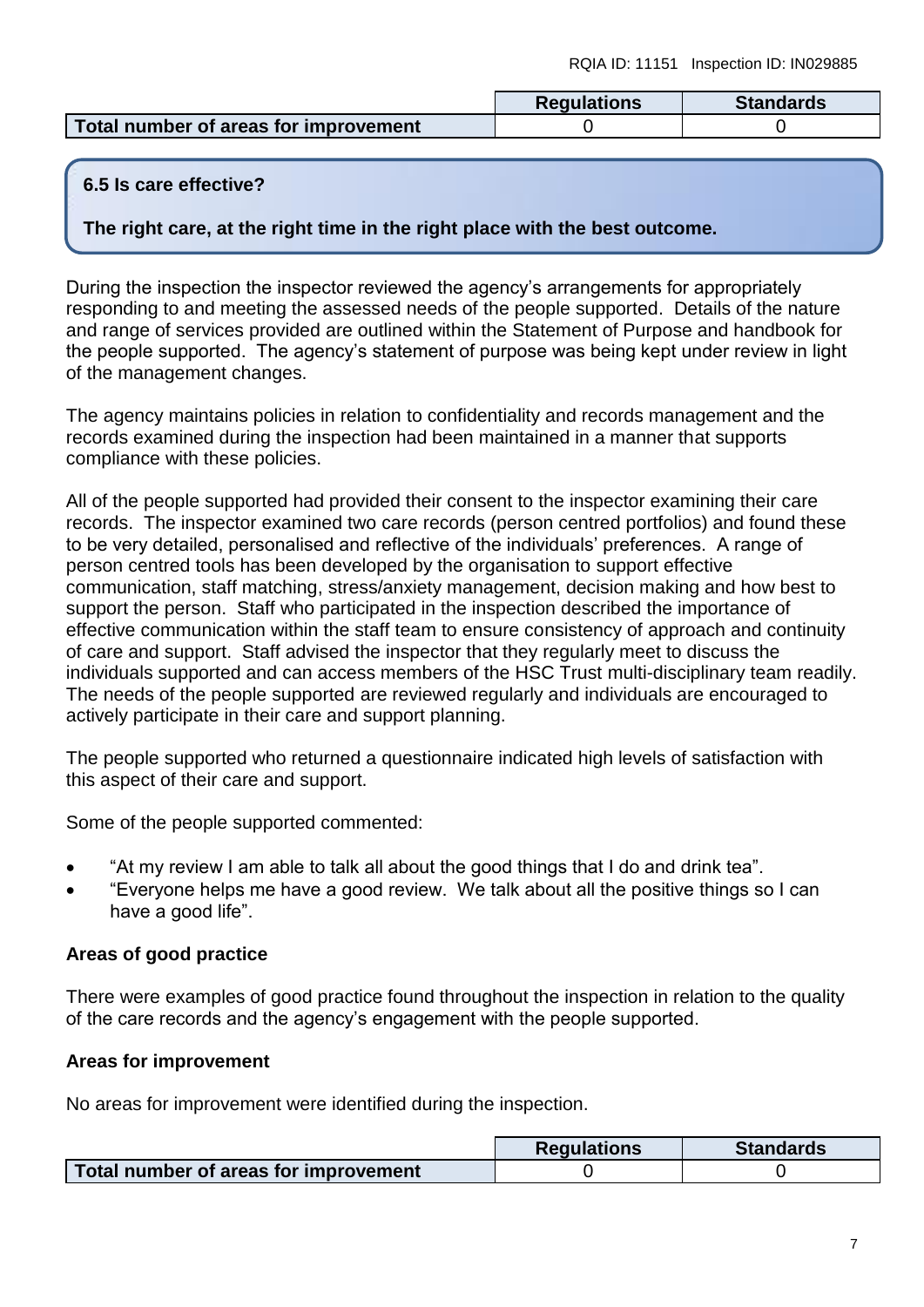### **6.6 Is care compassionate?**

## **Service users are treated with dignity and respect and should be fully involved in decisions affecting their treatment, care and support.**

Discussions with the acting manger and staff during the inspection indicated that the promotion of values such as choice, dignity and respect were embedded in the culture and ethos of the organisation. The inspector noted that staff had received training in human rights and restrictive practices and staff who met with the inspector demonstrated their commitment to ensuring that the rights of the people supported are upheld. Staff described a range of restrictive practices that have been kept under regular review, some of which are no longer necessary.

Agency staff have prepared a range of documentation in 'easy read' formats for the people supported and care records were noted to be colourful, pictorial and personalised to meet the needs of the individuals.

A person supported who met with the inspector was supported by agency staff to describe a forthcoming event that they were planning with staff and staff were observed supporting the individual sensitively and with respect.

The inspector was advised that due to the needs and preferences of the people supported, staff are matched to work with individuals or with those who share their home with other people supported. Staff highlighted the benefits of this in the context of continuity and consistency of the care and support provided.

All of the people supported who returned a questionnaire indicated high levels of satisfaction with compassionate care and some commented:

- "My staff team are good and help me with good things, personal care, cleaning and going to gateway and drama".
- "I tell staff what is going wrong and they listen to me and help me sort it out".

## **Areas of good practice**

It was good to note that the rights of the people supported are upheld and that they are encouraged to express their choices and preferences in a range of matters relating to their care and support.

### **Areas for improvement**

No areas for improvement were identified during the inspection.

|                                       | <b>Regulations</b> | <b>Standards</b> |
|---------------------------------------|--------------------|------------------|
| Total number of areas for improvement |                    |                  |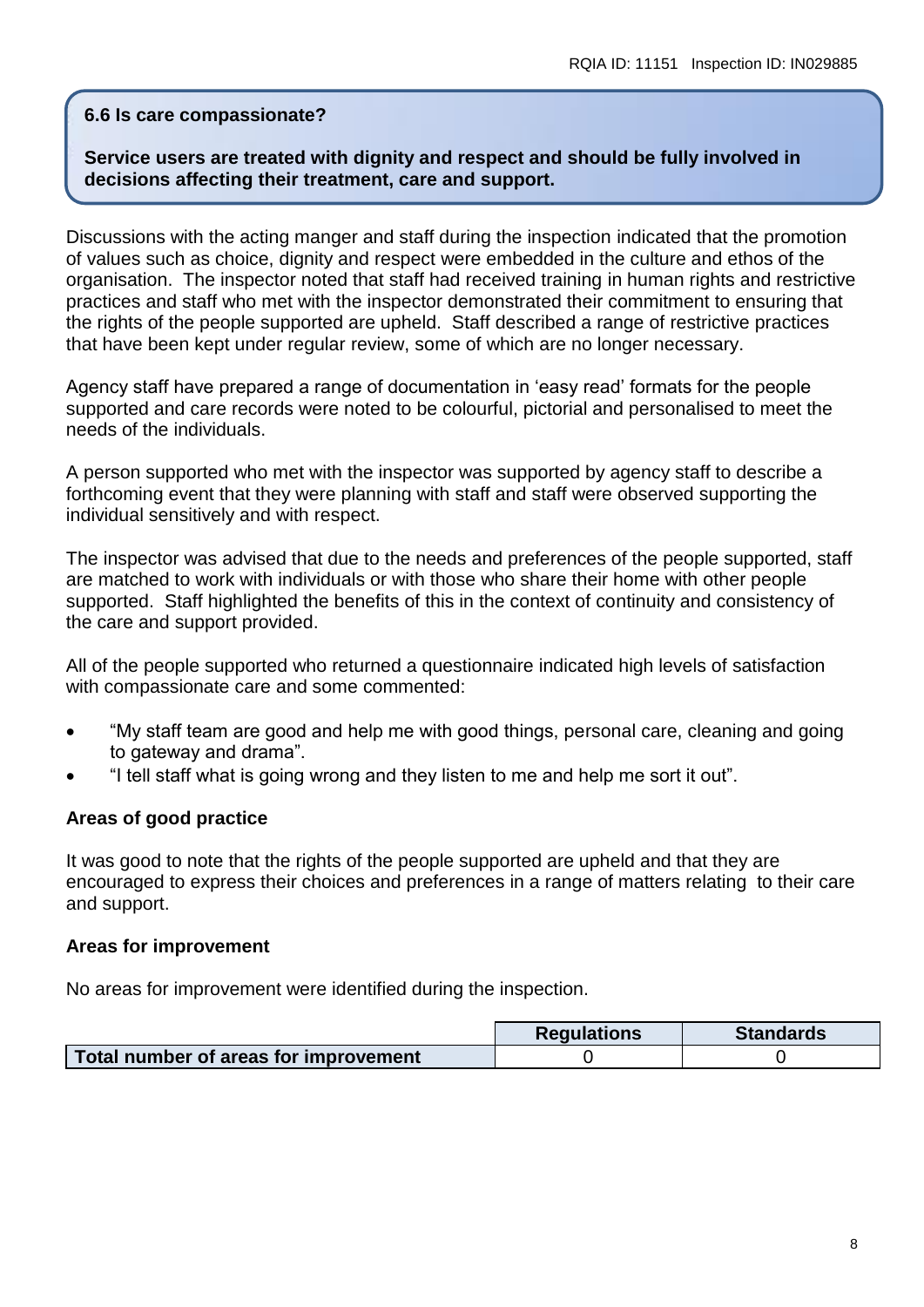#### **6.7 Is the service well led?**

**Effective leadership, management and governance which creates a culture focused on the needs and experience of service users in order to deliver safe, effective and compassionate care.**

The inspector reviewed management and governance systems in place within the agency to meet the needs of the people supported; it was identified that the agency has effective systems of management and governance in place.

The agency's management arrangements had changed since the previous inspection and the acting manager, Martina Feely, advised the inspector of a further change in management due to her own resignation. These changes in management arrangements have subsequently been notified to RQIA and approved accordingly.

A range of the agency's policies viewed by the inspector were noted to have been reviewed and updated in accordance with timescales details within the minimum standards.

The agency's complaints policy details the procedure for managing complaints; discussions with staff indicated that they have a clear understanding of the actions to be taken in the event of a complaint being received. It was identified from discussion with the manager and records viewed that the agency has received no complaints since the previous inspection.

It was identified from a range of information reviewed that that the agency has in place management and governance systems to drive quality improvement; these include arrangements for monitoring incidents, accidents and complaints. The acting manager advised the inspector of a range of information that she collates on a monthly basis ('metrics') and forwards to senior management. The registered person's system for assessing the quality of service provision was examined and includes a range of monitoring activity. An operations manager undertakes regular (at least monthly) monitoring visits to the agency's registered premises and reports on a range of matters including the views of the people supported and their representatives, staff and areas of good practice identified.

All of the people supported who returned a questionnaire indicated high levels of satisfaction with the quality of management and leadership.

Some of the people supported commented:

- "The managers are good because they are kind to us and take care of us".
- "I didn't' get on well at first but now I have a good coordinator who passes my wishes / issues to the manager so we keep in touch".

#### **Areas of good practice**

It was good to note that there are effective systems in placed to ensure that the quality of service provision is monitored and improvements made as necessary.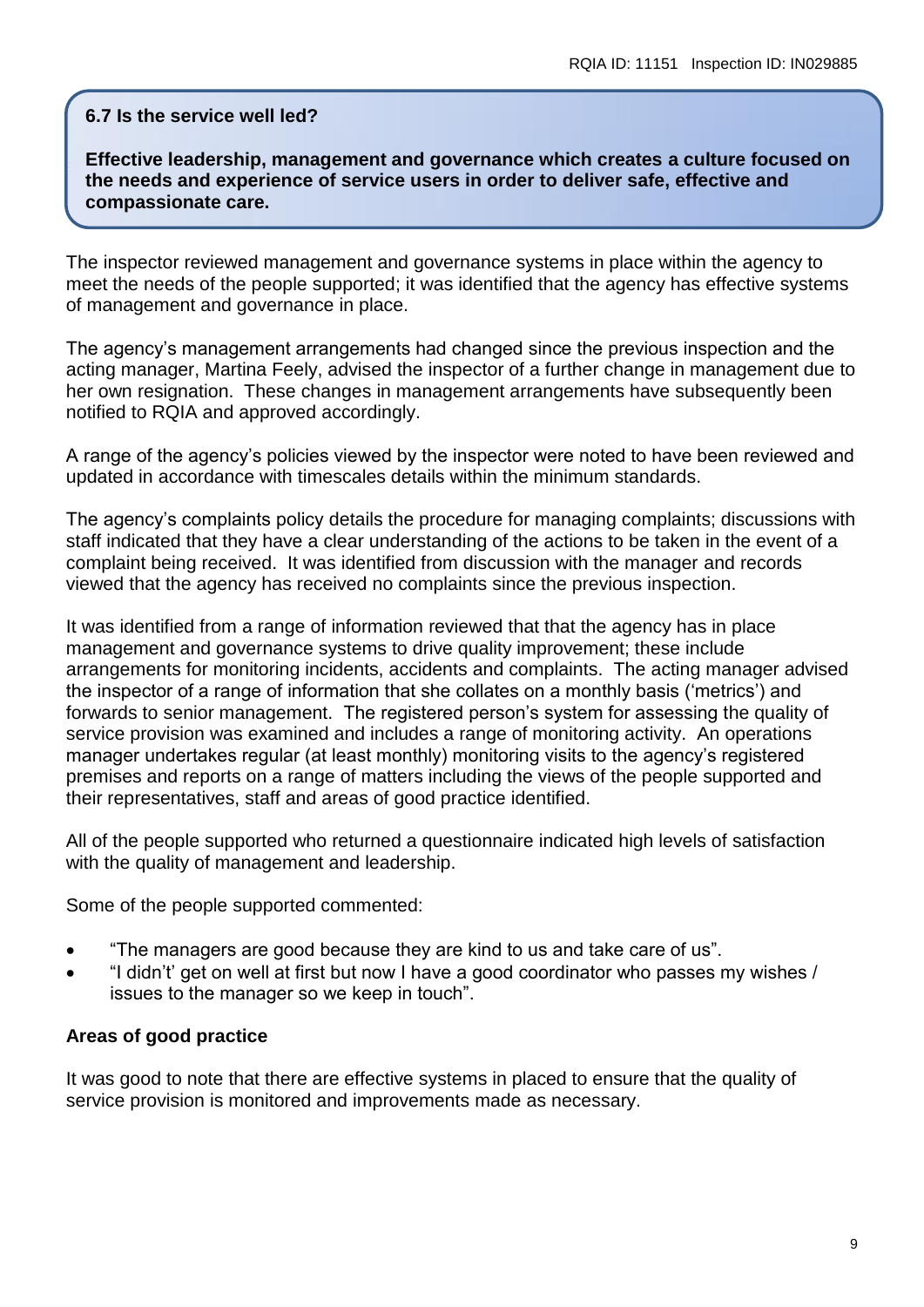# **Areas for improvement**

No areas for improvement were identified during the inspection.

|                                       | <b>Regulations</b> | <b>Standards</b> |
|---------------------------------------|--------------------|------------------|
| Total number of areas for improvement |                    |                  |
|                                       |                    |                  |
| 7.0 Quality improvement plan          |                    |                  |

There were no areas for improvement identified during this inspection, and a QIP is not required or included, as part of this inspection report.